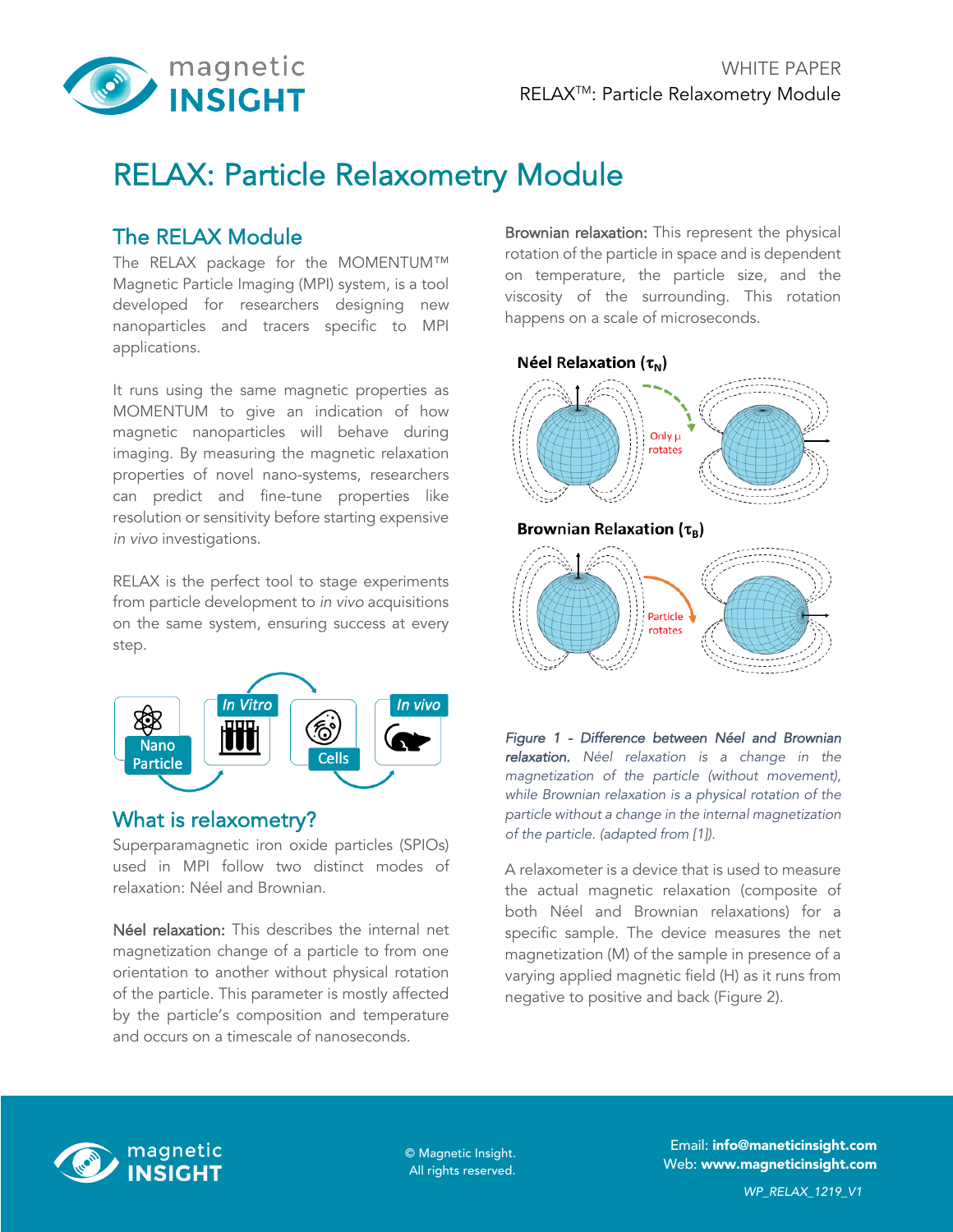



*Figure 2 – Langevin curve for the RELAX experiment. When H is highly negative, the magnetization M starts in a saturated state. As H in increased (from left to right), M desaturates to reach a linear transition with H around 0. As H continues to increase, M re-saturates to the same intensity with opposite polarization. The same process occurs when H decreases (from right to left). Image from* [2]*.*

For high negative values of the applied field H, the magnetization of the sample is saturated at a low value (left side of the curve). The field is then increased towards 0 mT. As the applied magnetic field is close to 0, there is a linear transition where the magnetization measured is proportional to the applied field. Past a certain threshold, the magnetization starts to saturate again, aligning itself to the applied field. This experiment traces the Langevin function specific to the particle tested.

The RELAX module measures the net magnetization for a field sweep (H) between -100 and 100 mT and a 20 mT excitation field, the same parameters that are used on the MOMENTUM MPI system during image acquisition. The output of RELAX is the derivative of the Langevin function seen in Figure 3, which is also called the point spread function (PSF).



*Figure 3 – Peak-height normalized RELAX curve for 2 different particles. In this case, particle B has a much greater intrinsic resolution because of its smaller FWHM.* 

## How to read a PSF

There are two important parameters to consider when looking at a point spread function: the signal intensity (height), which reflects the sensitivity of the particle, and the full-width halfmaximum (FWHM), which is related to the resolution for that particle.

A specific particle is said to be more sensitive when it gives a higher signal for the same amount of iron. To compare the FWHM for two different particles, it is necessary to normalize the signal obtained by the concentration of the sample, since the more iron there is in the sample, the higher the signal will be.

For a homogenous population of purely Néelrelaxing small particles, the transition is close to a step function. The point-spread function is broadened by the variations in particle size, the apparition of core sub-domains, and the particle's Brownian relaxation motion. The FWHM of the PSF is measured in Tesla (T). The MPI image resolution in millimetres can be



All rights reserved.

Email: info@maneticinsight.com © Magnetic Insight.<br>
Web: www.magneticinsight.com © Magnetic Insight.com © Meb: www.magneticinsight.com